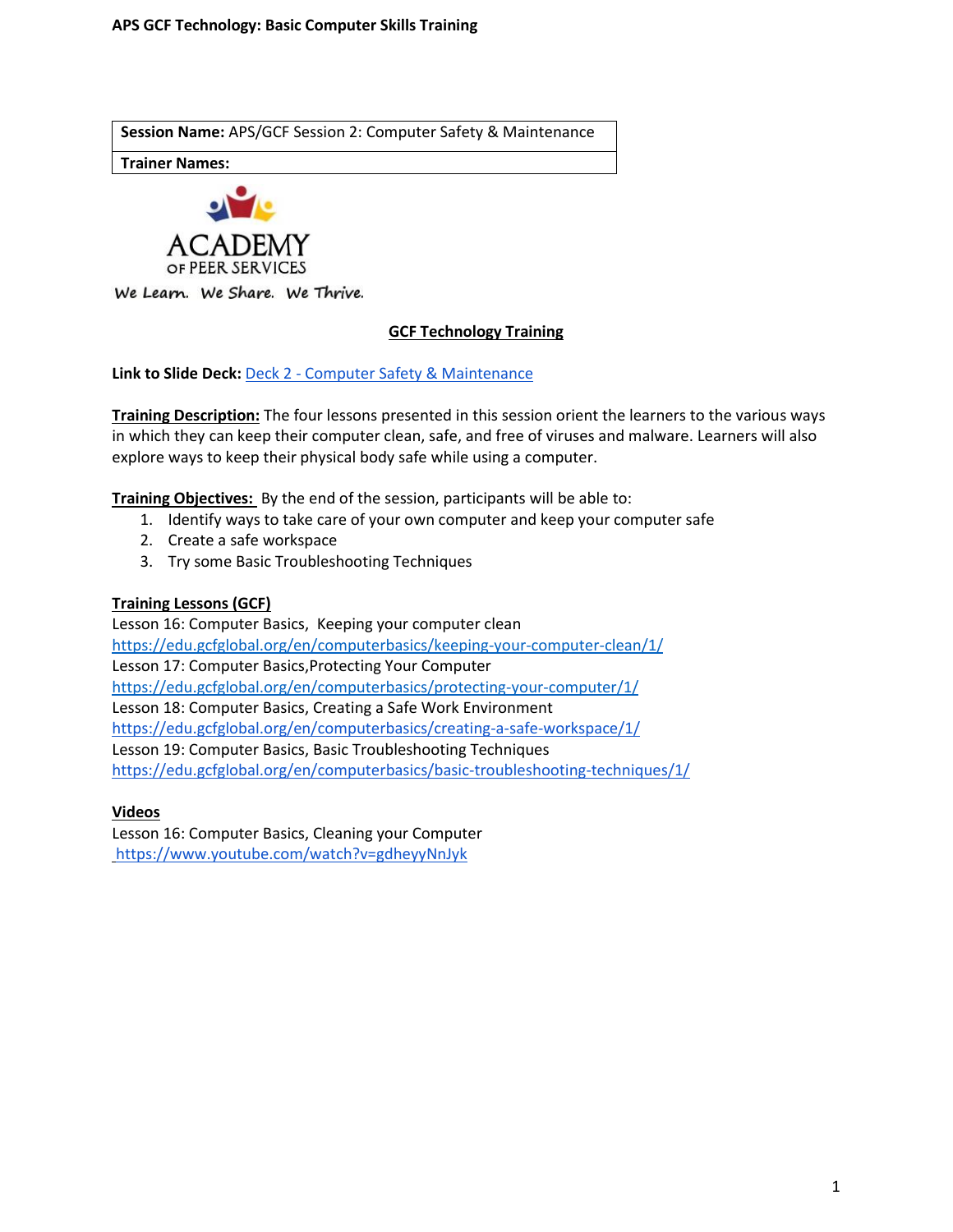| <b>Time</b> | <b>Content</b>                                                                                                                      | <b>Resource</b> | <b>Facilitator</b> |
|-------------|-------------------------------------------------------------------------------------------------------------------------------------|-----------------|--------------------|
| (minutes    |                                                                                                                                     |                 |                    |
|             |                                                                                                                                     |                 |                    |
| 2 mins      | Welcome and Introductions (be sure to record the zoom session)                                                                      | PP <sub>1</sub> | DV                 |
|             |                                                                                                                                     |                 |                    |
|             | Good afternoon and thank you all for joining us for today's<br>$\bullet$<br>session on Computer Safety & Maintenance. This session, |                 |                    |
|             | and all others in our APS Computer Basics Training, has been                                                                        |                 |                    |
|             | developed based on the Goodwill Global Community                                                                                    |                 |                    |
|             | Foundation online training. The APS/Goodwill collaboration                                                                          |                 |                    |
|             | enables you to take the Goodwill training modules on the GCF                                                                        |                 |                    |
|             | website and then request credit for them via your APS                                                                               |                 |                    |
|             | account. For full instructions on completing the GCF modules                                                                        |                 |                    |
|             | and earning credit toward the CPS renewal, please click on                                                                          |                 |                    |
|             | the link in the chat. https://youtu.be/InHnZ-DMjEY <put link<="" th=""><th></th><th></th></put>                                     |                 |                    |
|             | in the chat>                                                                                                                        |                 |                    |
|             | I am _____________ and I will be co-facilitating today with my<br>$\bullet$                                                         |                 |                    |
|             | fellow intern, ____________                                                                                                         |                 |                    |
|             | co-presenters give a wave to the camera but don't<br>$\circ$                                                                        |                 |                    |
|             | introduce themselves                                                                                                                |                 |                    |
|             |                                                                                                                                     | PP <sub>2</sub> |                    |
|             | Ask: Please introduce yourselves in the chat (feel free to<br>$\bullet$                                                             |                 |                    |
|             | include your name, the organization you work or volunteer at,                                                                       |                 |                    |
|             | a hobby or fun fact).                                                                                                               |                 |                    |
|             | co-presenters also answer the introduction questions in<br>$\circ$                                                                  |                 |                    |
|             | the chat                                                                                                                            |                 |                    |
|             | Please pause-allow for participants to answer<br>$\circ$                                                                            |                 |                    |
|             | Thank you all for the introductions! It's nice to learn a little bit                                                                |                 |                    |
|             | more about you all as we begin our session together. I will turn                                                                    |                 |                    |
|             | the presentation over to my co-facilitator, when y to lead us                                                                       |                 |                    |
|             | through some housekeeping.                                                                                                          |                 |                    |
| 3 mins      | Thank you<br>and hello everyone.                                                                                                    | PP <sub>3</sub> | GN                 |
|             | Housekeeping                                                                                                                        |                 |                    |
|             | Notification that session is being recorded<br>$\bullet$                                                                            |                 |                    |
|             | Directions for registering for the GCF tutorials, working on the<br>$\bullet$                                                       |                 |                    |
|             | tutorials, earning a certificate of completion, requesting CE                                                                       |                 |                    |
|             | credit for the modules completed via the academy are                                                                                |                 |                    |
|             | available on the Virtual Learning Community. Rita Cronise                                                                           |                 |                    |
|             | provided this overview on Monday September 27th. That                                                                               |                 |                    |
|             | recording can be accessed at the VLC https://aps-                                                                                   |                 |                    |
|             | community.org/faces-places-webinar-series/ <put in="" link="" th="" the<=""><th></th><th></th></put>                                |                 |                    |
|             | chat>                                                                                                                               |                 |                    |
|             | If you need to take a break, please stay muted and feel free to<br>$\bullet$                                                        |                 |                    |
|             | turn off your camera.                                                                                                               |                 |                    |
|             | Request to use the chat box for questions, co-trainer will<br>$\bullet$                                                             |                 |                    |
|             | moderate those questions ; stay muted during the training                                                                           |                 |                    |
|             | part of today's session.                                                                                                            |                 |                    |
|             | There will be time for discussion and Q&A after the lesson.                                                                         |                 |                    |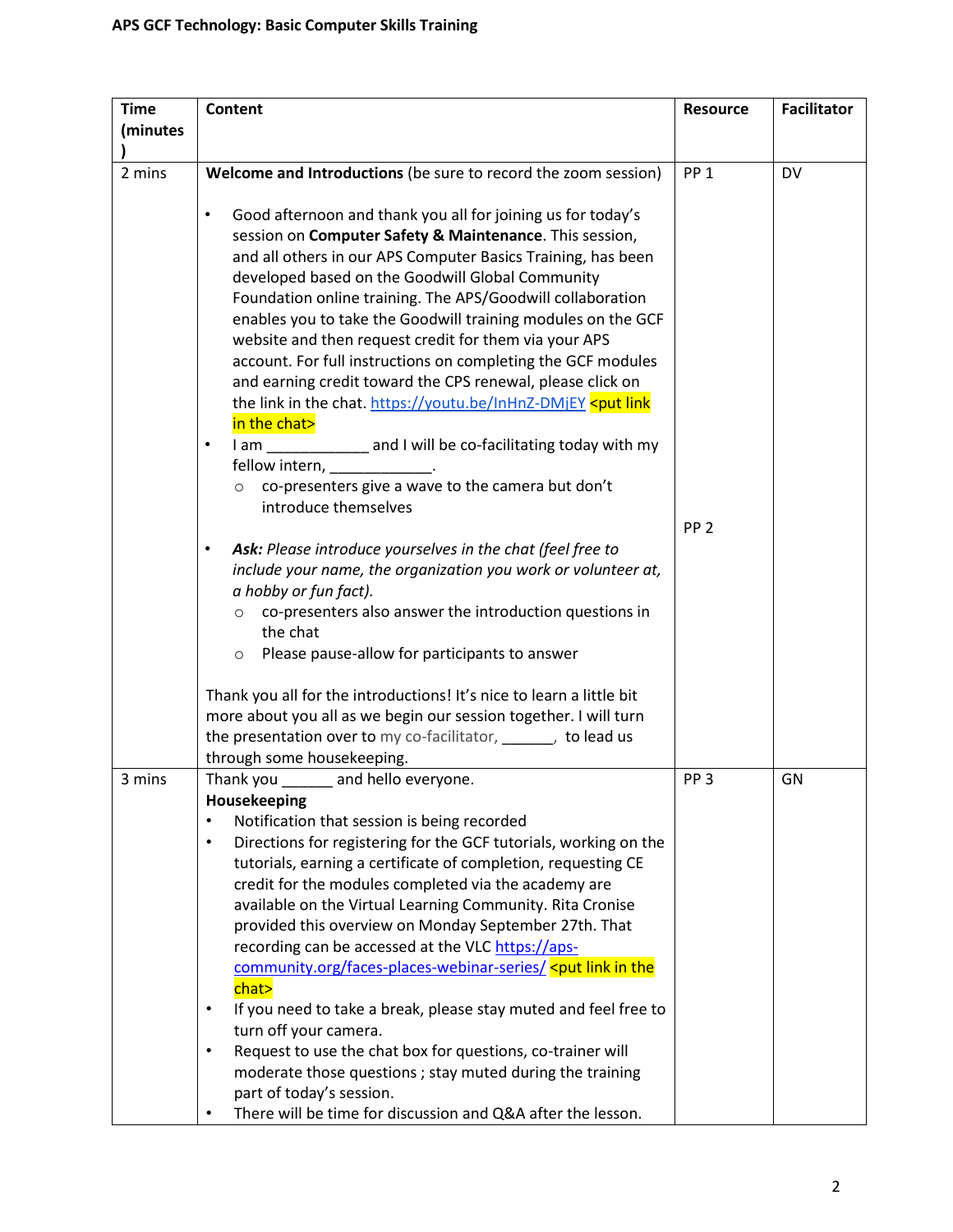|        | Schedule of GCF trainings (Mondays, Wednesdays; Fridays are<br>$\bullet$<br>for checking in and receiving additional support; the series<br>runs for three weeks; series repeated again for three                                                                                                                                                                                                                                                                                                                                                                                                                                                                                                                                                                                                                                            |                 |    |
|--------|----------------------------------------------------------------------------------------------------------------------------------------------------------------------------------------------------------------------------------------------------------------------------------------------------------------------------------------------------------------------------------------------------------------------------------------------------------------------------------------------------------------------------------------------------------------------------------------------------------------------------------------------------------------------------------------------------------------------------------------------------------------------------------------------------------------------------------------------|-----------------|----|
|        | additional weeks)                                                                                                                                                                                                                                                                                                                                                                                                                                                                                                                                                                                                                                                                                                                                                                                                                            |                 |    |
|        | https://bit.ly/GCF-Training <put chat="" in="" link="" the=""></put>                                                                                                                                                                                                                                                                                                                                                                                                                                                                                                                                                                                                                                                                                                                                                                         |                 |    |
|        | We will provide a link to all of the resources we are using<br>$\bullet$                                                                                                                                                                                                                                                                                                                                                                                                                                                                                                                                                                                                                                                                                                                                                                     |                 |    |
|        | today at the end of the session.                                                                                                                                                                                                                                                                                                                                                                                                                                                                                                                                                                                                                                                                                                                                                                                                             |                 |    |
|        | We also provide additional support and services.                                                                                                                                                                                                                                                                                                                                                                                                                                                                                                                                                                                                                                                                                                                                                                                             |                 |    |
| 3 mins | <b>Information on Additional Supports/Services</b>                                                                                                                                                                                                                                                                                                                                                                                                                                                                                                                                                                                                                                                                                                                                                                                           | PP <sub>4</sub> | GN |
|        |                                                                                                                                                                                                                                                                                                                                                                                                                                                                                                                                                                                                                                                                                                                                                                                                                                              |                 |    |
|        | We will offer GCF Lesson Review Sessions on Fridays from<br>12:00 to 1:00. These virtual, live support sessions facilitated<br>by me to review any part of the lesson content that you'd like<br>to revisit from the Monday and Wednesday GCF / APS Skills                                                                                                                                                                                                                                                                                                                                                                                                                                                                                                                                                                                   |                 |    |
|        | Training sessions.<br>Beginning in November, we will also offer One2One tutoring<br>$\bullet$<br>and support. The One2One sessions are live, online, peer<br>tutoring. Support is offered for any one of the 13 CORE<br>courses. You will be able to register for 30-minute sessions<br>(up to 3 sessions per week) using our online calendar. The link<br>to the calendar will be sent out via the APS announcement<br>center soon so please stay tuned!<br>The videos that we are using for the Computer Basics<br>module, developed by GCF, are available on the APS YouTube<br>Playlist. The link for that playlist is in the<br>$\bullet$<br>chat. https://www.youtube.com/playlist?list=PL4316FC411AD<br>077AA <put chat="" in="" link="" the=""><br/>We would like to share the learning objectives for the training<br/>today.</put> |                 |    |
| 2 mins | <b>Learning Objectives</b>                                                                                                                                                                                                                                                                                                                                                                                                                                                                                                                                                                                                                                                                                                                                                                                                                   | PP <sub>5</sub> | GN |
|        |                                                                                                                                                                                                                                                                                                                                                                                                                                                                                                                                                                                                                                                                                                                                                                                                                                              |                 |    |
|        | By the end of today's session, you will be able to:                                                                                                                                                                                                                                                                                                                                                                                                                                                                                                                                                                                                                                                                                                                                                                                          |                 |    |
|        | Identify ways to take care of your own computer and keep<br>$\bullet$                                                                                                                                                                                                                                                                                                                                                                                                                                                                                                                                                                                                                                                                                                                                                                        |                 |    |
|        | your computer safe                                                                                                                                                                                                                                                                                                                                                                                                                                                                                                                                                                                                                                                                                                                                                                                                                           |                 |    |
|        |                                                                                                                                                                                                                                                                                                                                                                                                                                                                                                                                                                                                                                                                                                                                                                                                                                              |                 |    |
|        | Create a safe workspace                                                                                                                                                                                                                                                                                                                                                                                                                                                                                                                                                                                                                                                                                                                                                                                                                      |                 |    |
|        | Try some Basic Troubleshooting Techniques<br>$\bullet$                                                                                                                                                                                                                                                                                                                                                                                                                                                                                                                                                                                                                                                                                                                                                                                       |                 |    |
|        | My co-facilitator ___________, will now take us through the GCF<br>Lessons for Objective 1.                                                                                                                                                                                                                                                                                                                                                                                                                                                                                                                                                                                                                                                                                                                                                  |                 |    |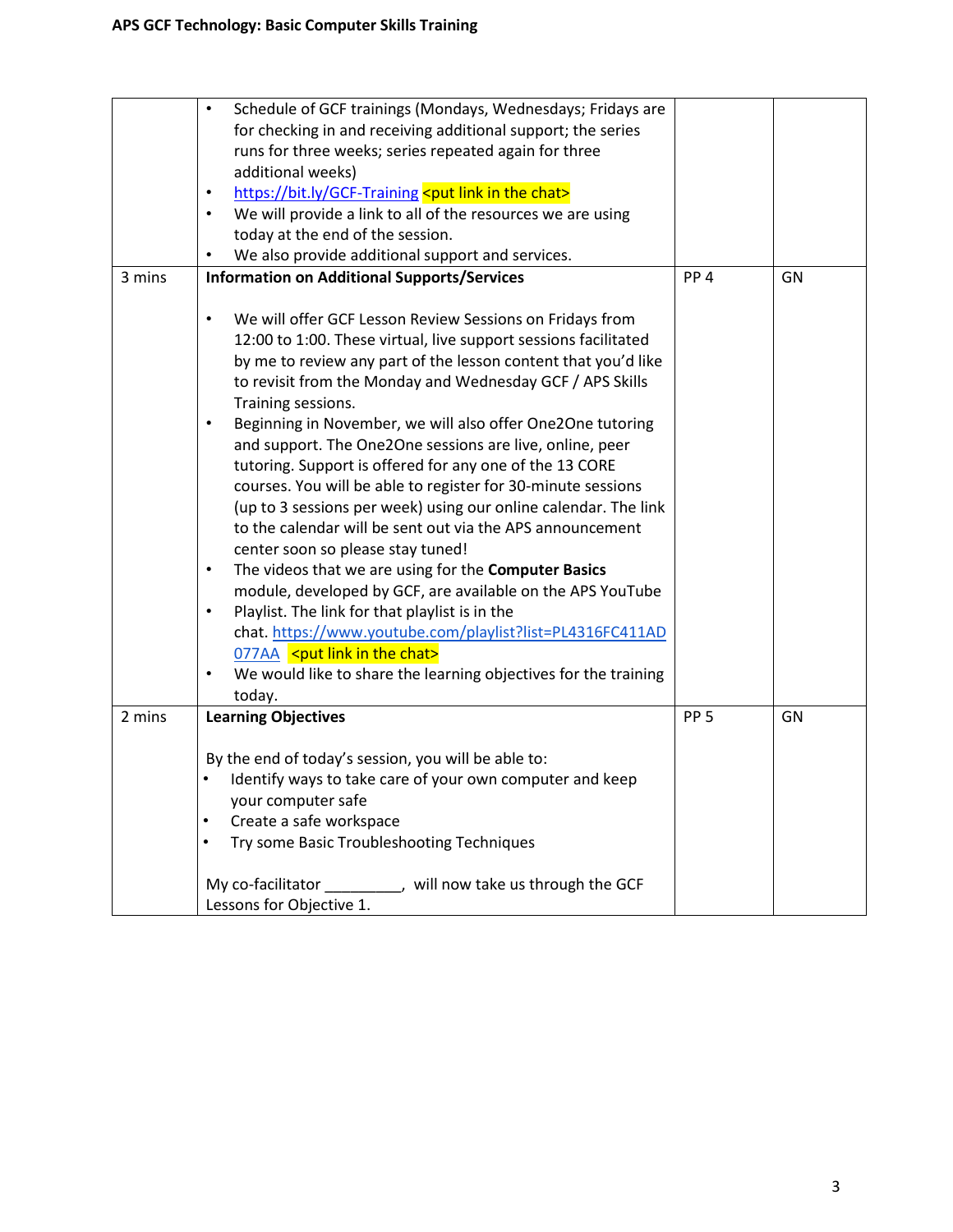| 5 mins | Thank you                                                                                                                                                                                                                 | PP <sub>6</sub> | DV        |
|--------|---------------------------------------------------------------------------------------------------------------------------------------------------------------------------------------------------------------------------|-----------------|-----------|
|        | <b>GCF Training Content and Practice:</b>                                                                                                                                                                                 |                 |           |
|        | Lesson 16: Keeping your Computer Clean                                                                                                                                                                                    |                 |           |
|        | https://edu.gcfglobal.org/en/computerbasics/keeping-your-                                                                                                                                                                 |                 |           |
|        | computer-clean/1/ <put chat="" in="" link=""></put>                                                                                                                                                                       |                 |           |
|        | Ask: What parts of the computer do you typically clean?                                                                                                                                                                   |                 |           |
|        | Dust isn't just unattractive-it can potentially damage or even<br>$\bullet$<br>destroy parts of your computer. Cleaning your computer<br>regularly will help you keep it working<br>properly and avoid expensive repairs. |                 |           |
|        |                                                                                                                                                                                                                           | PP <sub>7</sub> |           |
|        | Play Video: Cleaning Your Computer<br>٠<br>https://youtu.be/gdheyyNnJyk                                                                                                                                                   |                 |           |
| 5 mins | <b>GCF Training Content and Practice</b>                                                                                                                                                                                  | PP <sub>8</sub> | <b>DV</b> |
|        | Lesson 17: Protecting your computer                                                                                                                                                                                       |                 |           |
|        | https://edu.gcfglobal.org/en/computerbasics/protecting-your-                                                                                                                                                              |                 |           |
|        | computer/1/ <put chat="" in="" link=""></put>                                                                                                                                                                             |                 |           |
|        |                                                                                                                                                                                                                           |                 |           |
|        | Ask: Do you have an antivirus program installed in your                                                                                                                                                                   |                 |           |
|        | computer?                                                                                                                                                                                                                 |                 |           |
|        |                                                                                                                                                                                                                           |                 |           |
|        | Your computer faces many potential threats,<br>٠                                                                                                                                                                          |                 |           |
|        | including viruses, malware, and hard drive failure. This is why                                                                                                                                                           |                 |           |
|        | it's important to do everything you can to protect your                                                                                                                                                                   |                 |           |
|        | computer and your files.                                                                                                                                                                                                  |                 |           |
|        |                                                                                                                                                                                                                           | PP <sub>9</sub> |           |
|        | Play Video: Protecting Your Computer<br>٠                                                                                                                                                                                 |                 |           |
|        | https://youtu.be/6mMZFoXbKql                                                                                                                                                                                              |                 |           |
|        |                                                                                                                                                                                                                           |                 |           |
|        | would you continue with lesson 18?                                                                                                                                                                                        |                 |           |
| 5 mins | Thanks _______.                                                                                                                                                                                                           | PP 10           | GN        |
|        | <b>GCF Training Content and Practice:</b>                                                                                                                                                                                 |                 |           |
|        | Lesson 18: Creating a Safe Workspace                                                                                                                                                                                      |                 |           |
|        | https://edu.gcfglobal.org/en/computerbasics/creating-a-safe-                                                                                                                                                              |                 |           |
|        | workspace/1/ <put chat="" in="" link=""></put>                                                                                                                                                                            |                 |           |
|        | Ask: What do you think when you hear the word ergonomics?                                                                                                                                                                 |                 |           |
|        | In addition to keeping your computer healthy, it's important<br>$\bullet$                                                                                                                                                 |                 |           |
|        | to think about your own health. Using a computer involves a                                                                                                                                                               |                 |           |
|        | lot of repetitive motions such as typing and using the mouse.                                                                                                                                                             |                 |           |
|        | Over time, these motions can begin to negatively impact your                                                                                                                                                              |                 |           |
|        | body, especially your wrists, neck, and back. Staring at a                                                                                                                                                                |                 |           |
|        | monitor for long periods of time can also cause eye strain. To                                                                                                                                                            |                 |           |
|        | minimize these risks, it's best to take a few moments to make                                                                                                                                                             |                 |           |
|        | sure your workspace is arranged in a comfortable and healthy                                                                                                                                                              |                 |           |
|        |                                                                                                                                                                                                                           |                 |           |
|        | way.                                                                                                                                                                                                                      |                 |           |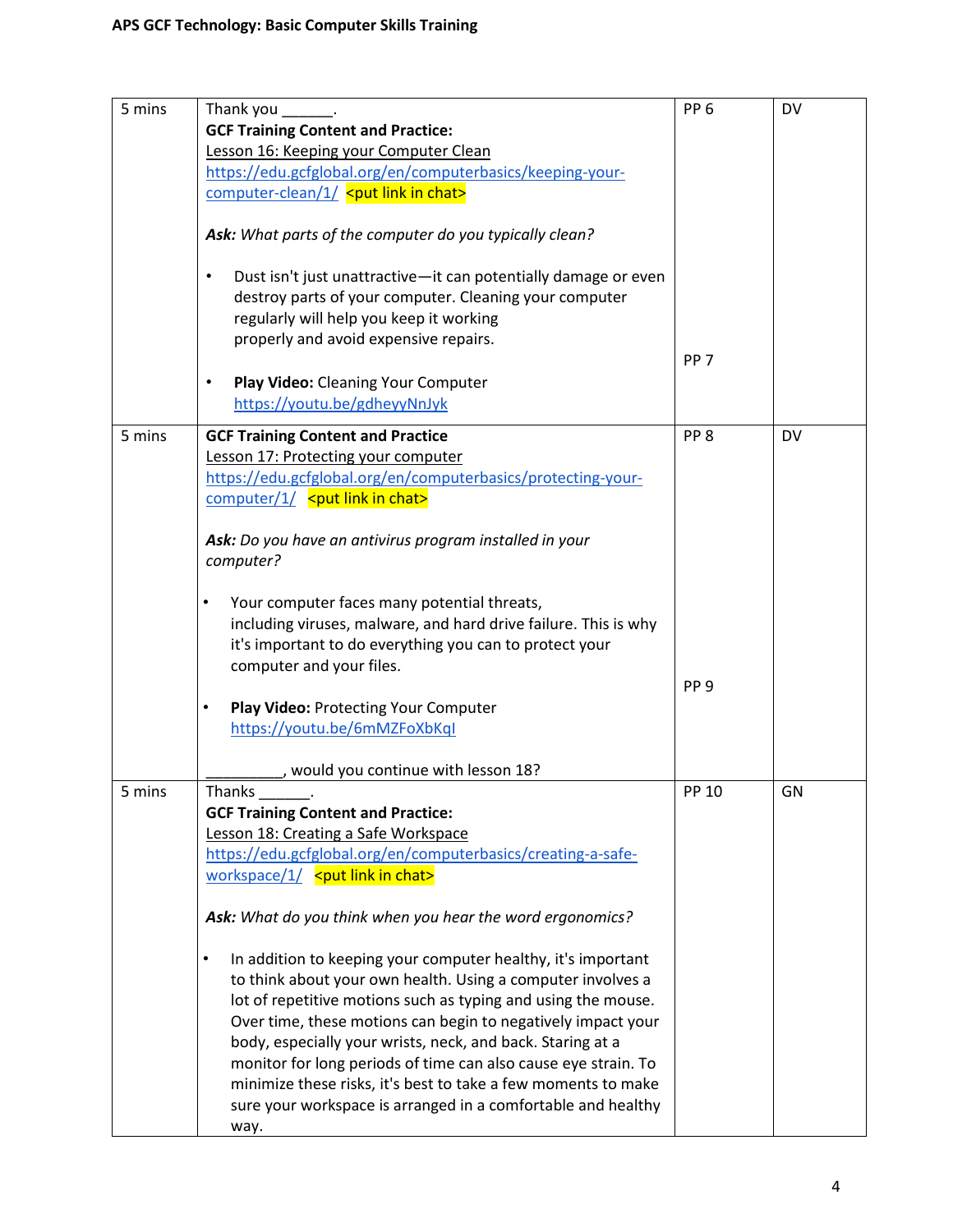|         | Play Video: Creating a Safe Workspace                                                                                                                                                                                                                                                                                                                         | <b>PP 11</b> |           |
|---------|---------------------------------------------------------------------------------------------------------------------------------------------------------------------------------------------------------------------------------------------------------------------------------------------------------------------------------------------------------------|--------------|-----------|
|         | https://youtu.be/7NLQ3uC8_sw                                                                                                                                                                                                                                                                                                                                  |              |           |
|         | can you pick up with lesson 19?                                                                                                                                                                                                                                                                                                                               |              |           |
| 10 min  | Thank you _______.                                                                                                                                                                                                                                                                                                                                            | <b>PP 12</b> | <b>DV</b> |
|         | <b>GCF Training Content and Practice</b><br><b>Lesson 19: Basic Troubleshooting Techniques</b>                                                                                                                                                                                                                                                                |              |           |
|         | <this a="" does="" have="" lesson="" not="" video=""></this>                                                                                                                                                                                                                                                                                                  |              |           |
|         | https://edu.gcfglobal.org/en/computerbasics/basic-<br>troubleshooting-techniques/1/ <put chat="" in="" link="" the=""></put>                                                                                                                                                                                                                                  |              |           |
|         | Ask: Do you know what to do if your screen goes blank?                                                                                                                                                                                                                                                                                                        |              |           |
|         | Ask: What if you can't seem to close an application, or can't hear<br>any sound from your speakers?                                                                                                                                                                                                                                                           | <b>PP 13</b> |           |
|         | Whenever you have a problem with your computer, don't<br>$\bullet$<br>panic! There are many basic troubleshooting techniques you<br>can use to fix issues like this. In the GCF lesson 19, you will<br>find some simple things to try when troubleshooting, as well                                                                                           |              |           |
|         | as how to solve common problems you may encounter.<br>Here is just a short preview of what you will learn in lesson<br>$\bullet$<br>19.                                                                                                                                                                                                                       | <b>PP 14</b> |           |
|         | Write down your steps: Once you start troubleshooting, you<br>$\bullet$<br>may want to write down each step you take. This way, you'll<br>be able to remember exactly what you've done and can avoid<br>repeating the same mistakes. If you end up asking other<br>people for help, it will be much easier if they know exactly<br>what you've tried already. |              |           |
|         | Take notes about error messages: If your computer gives<br>you an error message, be sure to write down as much<br>information as possible. You may be able to use this<br>information later to find out if other people are having the<br>same error.                                                                                                         |              |           |
|         | Always check the cables: If you're having trouble with a<br>$\bullet$<br>specific piece of computer hardware, such as your monitor or<br>keyboard, an easy first step is to check all related cables to                                                                                                                                                       |              |           |
|         | make sure they're properly connected.<br>Restart the computer: When all else fails, restarting the<br>$\bullet$<br>computer is a good thing to try. This can solve a lot of basic<br>issues you may experience with your computer.                                                                                                                            |              |           |
|         | Back to you, _________ for our Q & A.                                                                                                                                                                                                                                                                                                                         |              |           |
| 10 mins | <b>Q&amp;A</b><br>Thank you _______.                                                                                                                                                                                                                                                                                                                          | <b>PP 15</b> | GN        |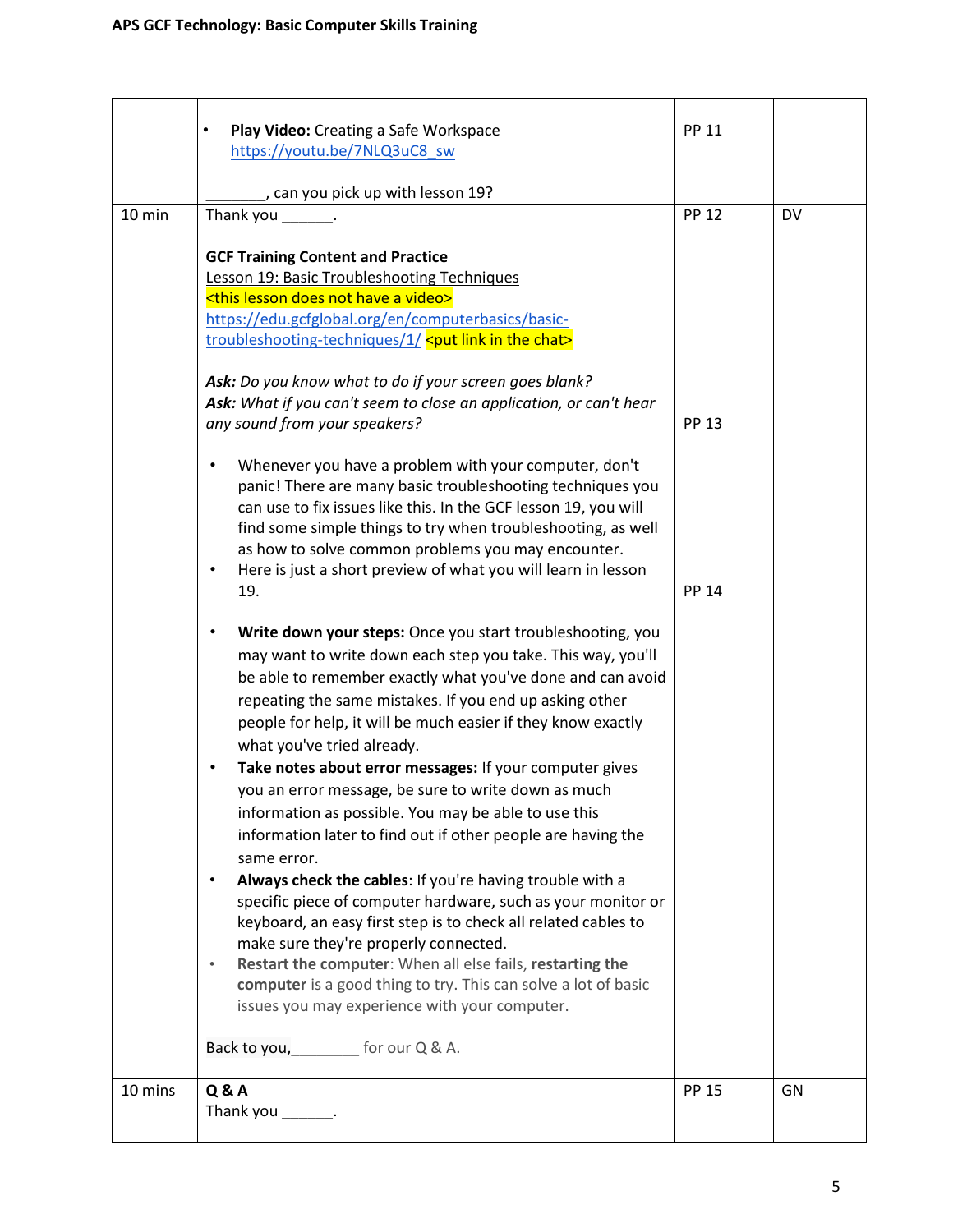|                    | We would like to open up the session for any questions you<br>may have. If you would prefer to type your question in the<br>chat, that is great. Or you can raise your hand icon and we<br>can call on you to unmute.<br>Ask: What is one thing you learned from today's session that<br>$\bullet$<br>you may use yourself or share with someone else?                                                                                                                                                                                                  |              |           |
|--------------------|---------------------------------------------------------------------------------------------------------------------------------------------------------------------------------------------------------------------------------------------------------------------------------------------------------------------------------------------------------------------------------------------------------------------------------------------------------------------------------------------------------------------------------------------------------|--------------|-----------|
| 3 mins             | Summary/Wrap Up<br>Today we learned:<br>Keeping our computer clean and free of viruses and ensuring<br>$\bullet$<br>our workspaces are free of clutter are all necessary for safety.<br>How to take good care of our bodies while using a computer,<br>$\bullet$<br>especially when we are at the computer for long periods of<br>time.<br>Some basic troubleshooting tips to try if we are having a<br>$\bullet$<br>problem with our computer.<br>And will now take us all through the closing of<br>the floor is yours.<br>today's session.           | PP 16        | GN        |
| 2 min<br>(or less) | Closing<br>We thank you for joining us today and we hope you come back<br>again!<br>All of the links to the videos and APS resources we shared in<br>today's presentation can be accessed by clicking on the link in<br>the chat box.<br>If you need information on registering for the GCF courses or<br>$\bullet$<br>requesting credit for your CPS renewal, please click on the link<br>in the chat.<br><put add="" all="" and="" chat,="" in="" into="" last="" links="" of="" of<br="" pdf="" slide="" the="">Slides to download in chat&gt;</put> | <b>PP 17</b> | <b>DV</b> |

**Notes:** Links <insert link into the chat>

### **Slide #1**

GCF Computer Basics Overview - <https://youtu.be/InHnZ-DMjEY>

### **Slide # 3**

VLC Webinars & Resources - <https://aps-community.org/faces-places-webinar-series/> GCF Training Sign Up (Eventbrite) - [https://bit.ly/GCF-Training](https://nam02.safelinks.protection.outlook.com/?url=https%3A%2F%2Fbit.ly%2FGCF-Training&data=04%7C01%7Cspagnoam%40shp.rutgers.edu%7Ca771708c45ee45bfa8b908d97d2b744f%7Cb92d2b234d35447093ff69aca6632ffe%7C1%7C0%7C637678447859905937%7CUnknown%7CTWFpbGZsb3d8eyJWIjoiMC4wLjAwMDAiLCJQIjoiV2luMzIiLCJBTiI6Ik1haWwiLCJXVCI6Mn0%3D%7C1000&sdata=0tl1qWs56sKGwpa0dIhCG6bx7PzkwdcuGU3Z%2FvBVR7Y%3D&reserved=0)

### **Slide #4**

One 2 One Tutoring (G Forms) - <link to come> Youtube Computer Basics (Module) - <https://www.youtube.com/playlist?list=PL4316FC411AD077AA>

### **Slide #7**

Keeping Your Computer Clean (Lesson 16) - [https://edu.gcfglobal.org/en/computerbasics/keeping-your](https://edu.gcfglobal.org/en/computerbasics/keeping-your-computer-clean/1/)[computer-clean/1/](https://edu.gcfglobal.org/en/computerbasics/keeping-your-computer-clean/1/)

### **Slide # 9**

Protecting Your Computer (Lesson 17) - [https://edu.gcfglobal.org/en/computerbasics/protecting-your](https://edu.gcfglobal.org/en/computerbasics/protecting-your-computer/1/)[computer/1/](https://edu.gcfglobal.org/en/computerbasics/protecting-your-computer/1/)